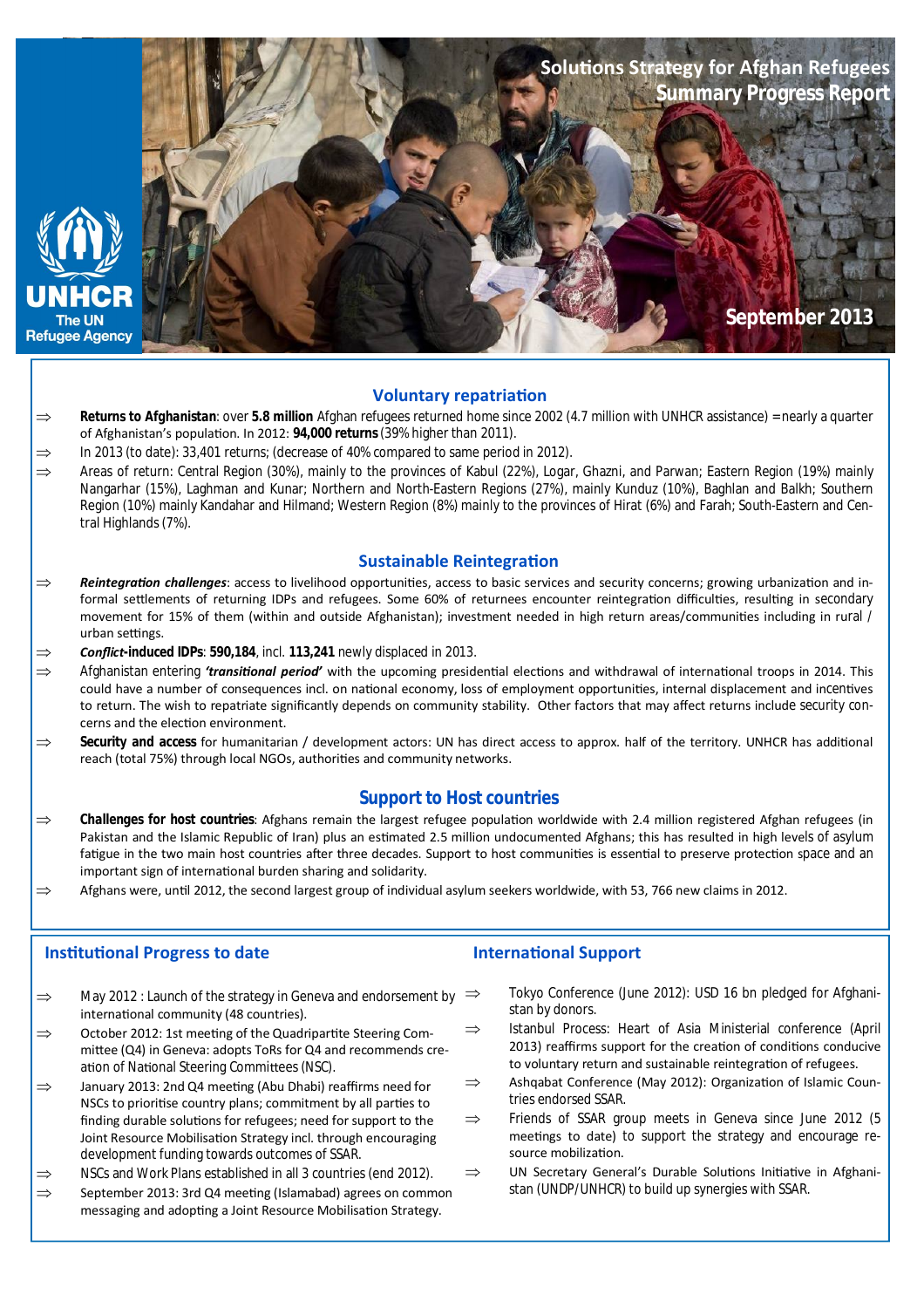## **Financial requirements**

Total requirements: USD **1.9 bn** for 3 years 2012-2014 (Afghanistan: 863 mil; Iran: 432 mil; Pakistan: 610 mil.)

 $\Rightarrow$  UNHCR's contribution: approx. USD 600 million (2012-2014)

 $\Rightarrow$  Pro-active measures to mobilise and align development resources towards the outcomes of the Strategy are imperative.

## **In Afghanistan**

#### **Process**

- $\Rightarrow$  Inter-Ministerial Coordination Committee, chaired by Deputy Minister MoRR, is assuming the role of interim National Steering Committee.
- $\Rightarrow$  2nd Vice President to create & chair a committee with key line ministries and the UNCT, focusing on solutions for returnees & IDPs to ensure their needs are taken into consideration in the national development plan.
- ⇒ Alignment with **National Priority Programmes** (NPP) sought through 12 MoUs signed with line ministries (2012)
- $\Rightarrow$  Final draft of national **IDP policy** submitted to Cabinet for adoption.
- *Combining humanitarian assistance with development*: Letter of Intent (LoI) signed (Res. Coord./ILO/UNDP/UNHCR) in Feb.2013 provides a framework through joint programmes, esp. with UNDP, for socio-economic reintegration.
- ⇒ Building effective *inter-ministerial and inter-agency partner*ship: UNHCR discussing with key government entities (MoRR, MRRD, MAIL, MoE, MoPH), development partners and stakeholders (WB, ADB, USAID, JICA, CEDA, DIFID) and sister Agencies (mainly UNDP and ILO) to align and manage resources in accordance with SSAR.
- $\Rightarrow$  UNHCR also engaged in the CCA/UNDAF process for 2015/2019 to ensure *returnees feature prominently in devel***opment priorities** defined by the UNCT.
- $\Rightarrow$  48 high return areas selected (2011)
- $\Rightarrow$  **Urbanization** and informal settlements: UNHCR actively engaging local and central authorities as well as UN agencies to address the issue of urbanization.

#### **2012 /2013 ImplementaƟon**

- ⇒ NPPs cover 20 areas of high return, 19 of them have completed projects (USD 7.4 mil), all 20 have ongoing projects (USD 33.4 mil), 17 have new projects planned (USD 24.6 mil)
- $\implies$  National Solidarity Programmes (NSP) reach-out to communities in all 34 provinces, 54,000 programmes completed so far, (Agriculture, Health, Educaton, Irrigation, Power, Transport, Water supply and sanitation) specific provisions for returnees included.
- UNHCR's *humanitarian programmes* funded communitybased interventions in 12 high return areas located in 11 provinces; activities in the sectors of protection, shelter, water and sanitation, health, education, infrastructure, and community mobilization (implemented by UNCHCR or partners)
- $\Rightarrow$  Programmes in 12 out of the 48 identified high return areas (UNHCR/UNOPS/ILO) in line with UN Agencies agreement to become more involved in the implementation of the solutions strategy
- $\Rightarrow$  **UNOPS Baseline Data Survey** concluded that status of returnees lower than surrounding communities in 48 high-return areas and identified *agriculture and livelihood* as key sectors for intervention
- $\Rightarrow$  **ILO Survey on Livelihood** in 22 high return areas helped identify available skills, livelihood opportunities, financial services and business development options; agriculture adversely affected by drought leading to returnees seeking *casual employment in urban areas .*
- UNHCR's *shelter assistance programme* for returnees and IDPs (over 216.000 shelters built since 2002) helps stabilize returnee populations in rural areas (study conducted by Maastrict University/Samuel Hall Institute) and should continue as it is a cornerstone of sustainable reintegration; UNHCR is the sole provider of shelter.
- $\implies$  University of York's study identifies *infrastructure development* and resulting short-term employment as positive factor for reintegration.
- $\Rightarrow$  Assistance to 90,000 IDPs in 2012 through emergency shelter and NFI clusters; in 2013 contingency stocks pre-positioned for about 50,000 families.
- $\Rightarrow$  150 IDP families from Kabul Informal Settlement relocated by UNHCR to returnee areas and provided with reintegration assistance, linking SSAR with SG's Durable Solutions Strategy.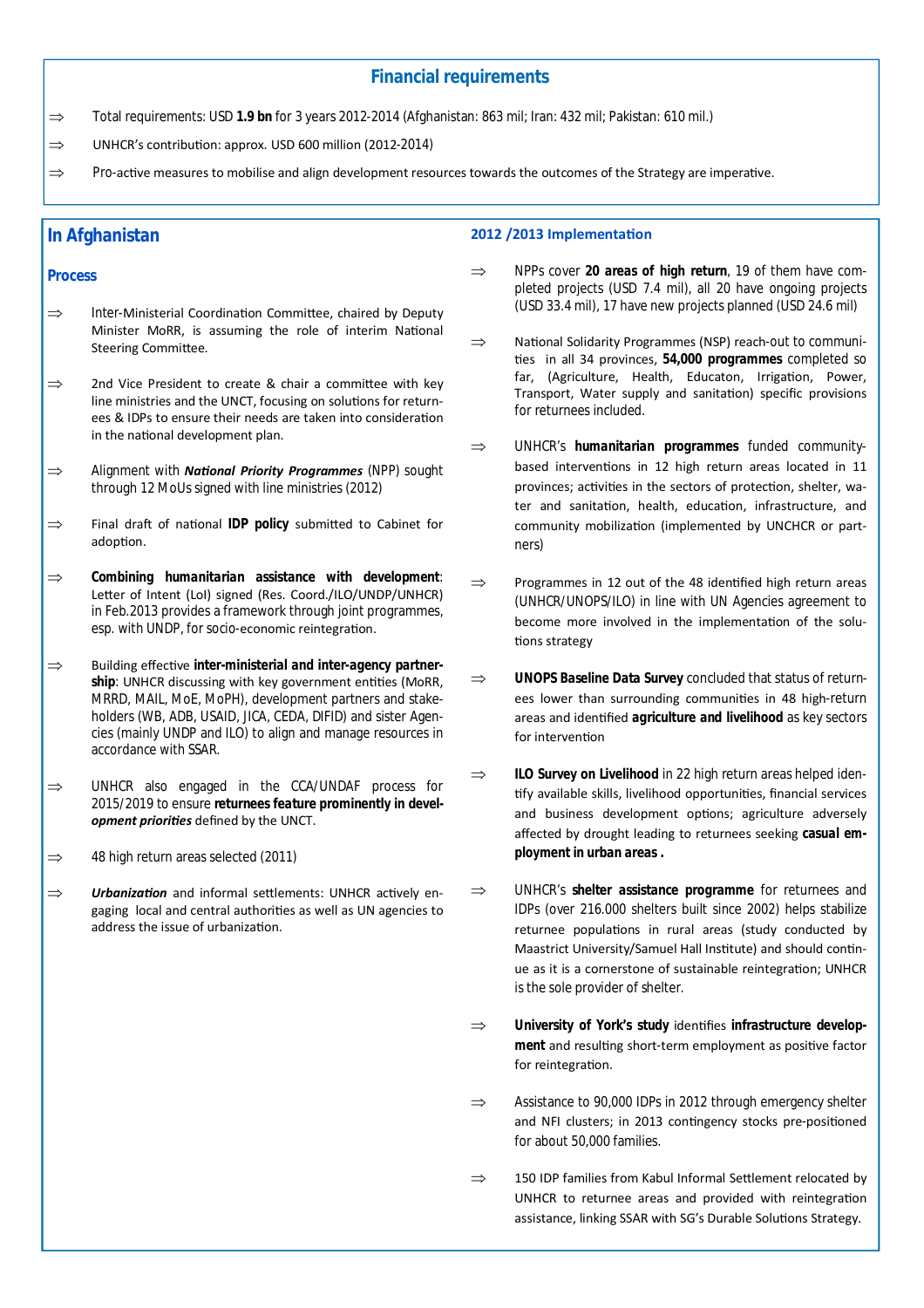# **In the Islamic Republic of Iran**

### *840,158 registered Afghan refugees, est. 1.4 million (formerly) undocumented Afghans*

### **Process**

- $\Rightarrow$  18th Tripartite Commission meeting (Jan 2013, Tehran)
- $\Rightarrow$  **Summary of Proposals** for SSAR-related activities in Iran endorsed by the National Steering Committee in May 2013. The plan includes projects by 22 participating agencies, covering the four outcomes of the SSAR (1.Support to volrep; 2.Access to shelter and essential services for refugees; 3.Diversification of livelihood opportunities and improvement of food security: 4.Improvement of social and environmental protection and enhancing of reseƩlement) for a total of *USD 130 million*.
- $\Rightarrow$  First Donor Briefing at Tehran-level successfully conducted by the NSC on 8 September 2013 as part of national-level resource mobilization.
- $\Rightarrow$  Financial requirements for 2013: USD 130 million; 2014: USD 163 million.
- $\Rightarrow$  Working Group created (NSC, UN, NGOs, donors) as a consultative body to support the National Steering Committee.
- $\Rightarrow$  Exploring with Govt of Iran for alternate stay arrangements for Amayesh holders (registered refugees)

### **2012 /2013 ImplementaƟon**

- $\Rightarrow$  7,089 returns to Afghanistan in 2013 to date, presenting a decrease of 37% compared to same period of 2012; 914,246 returns since 2002.
- $\Rightarrow$  Legal travel document (incl. renewable 3 mth visa and work permit) delivered to *undocumented Afghans*: an est. 135,000 families (6-800,000 individuals) have benefitted so far.
- $\implies$  Government/UNHCR provide *Primary Health Care* in 15 settlements and 22 urban locations.
- ⇒ **Health Insurance Scheme**: 331,000 refugees enrolled (2011/2012); 209,714 vulnerable refugees covered in 2013, including 1,112 with special diseases.
- $\Rightarrow$  Community Integrated Social and Medical Assistance Programme (CISAMAP) targets 12,000 vulnerable refugees with chronic ailments in 2013.
- $\Rightarrow$  Medical referral, harm reduction, SGBV prevention and community-based rehabilitation through 8 local NGOs (supported by UNHCR)
- $\Rightarrow$  **Education**: 318,884 Afghan refugee children enrolled in national Iranian education system for 2012-2013 school year (+12% compared with previous year)
- $\Rightarrow$  Support to education through school construction and supplies, literacy training, ATM cards (by UNHCR)
- $\Rightarrow$  **Livelihood**: income generating projects in the garment sector and other home-based businesses for vulnerable refugee women (UNHCR)
- $\Rightarrow$  Capacity-building of refugee communities in Saveh settlement on the sustainable management of environmental resources.
- $\Rightarrow$  Facilitating access of vulnerable refugees to financial services by supporting and building the capacity of banks/financial institutions
- $\Rightarrow$  **Resettlement** in 2012: 2,172 submissions, 1,438 departures. In 2013, the quota is 2,422, and for 2014, the target is 2,500.
- $\Rightarrow$  **Contact Group** for resettlement since 2010, chaired by Sweden.

## **Cross-border livelihood programmes**

- $\Rightarrow$  Iran / Afghanistan: Multi-year project on value chain development to support micro, small and medium enterprises in foot-wear, raisin and saffron sectors in the provinces of Khorasan Razavi in Iran , as well as Herat in Afghanistan (UNHCR / UNIDO).
- $\Rightarrow$  Multi-year programme on sustainable livelihood currently developed by UNHCR and partners (refugee-populated areas of Iran and return areas of Afghanistan) (actors: Government of Iran/UNIDO/NRC/DRC/UNDP/UNHCR